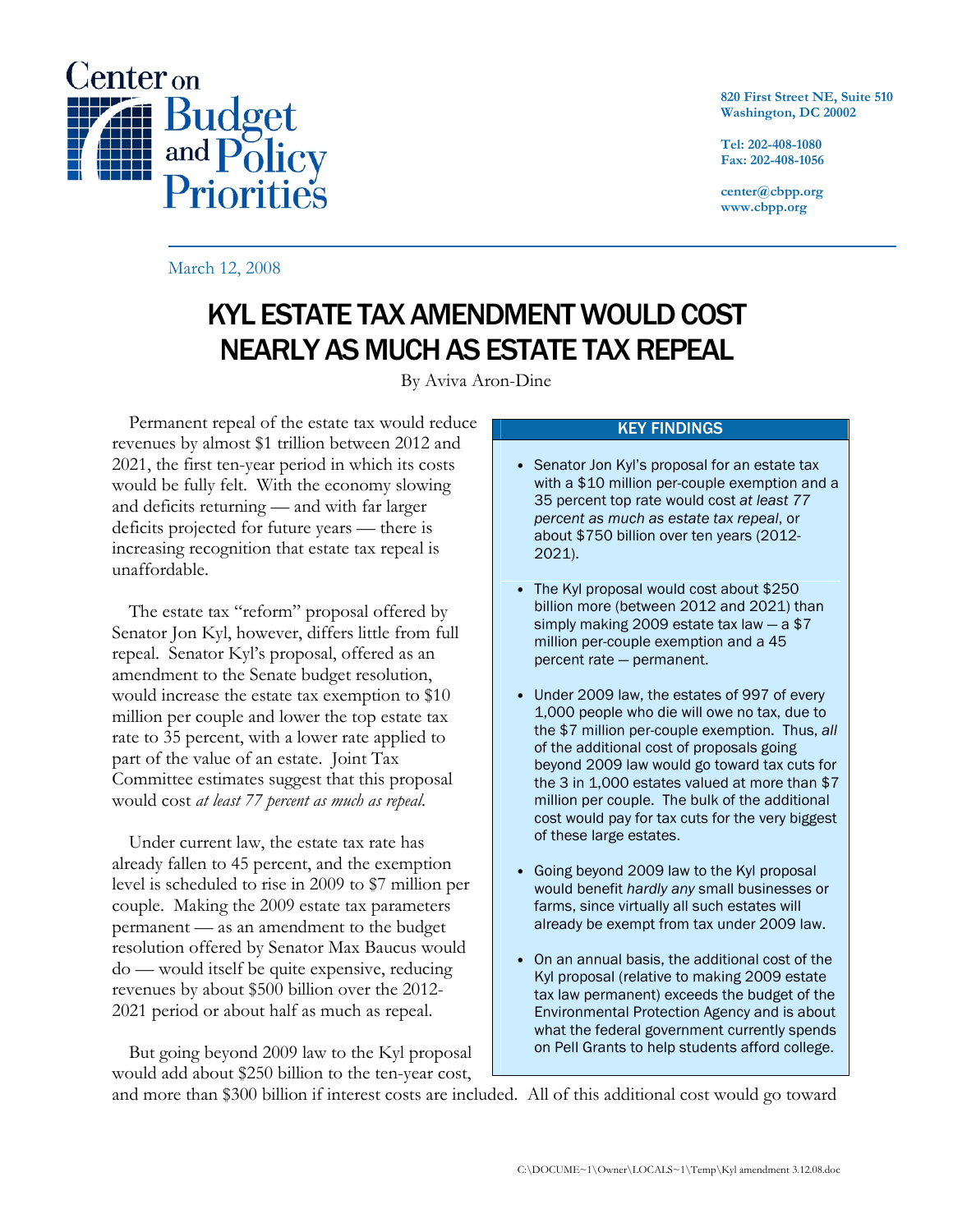tax cuts for the 3 in 1,000 estates large enough to owe any tax under 2009 law: those valued at more than \$7 million per couple.

## Proposal Would Provide Large Windfalls to Wealthiest Estates

 As noted above, under 2009 law, the estates of 997 out of 1,000 people who die will be fully exempt from tax as a result of the \$7 million percouple exemption. Thus, all of the additional cost for proposals that go beyond 2009 law would be devoted to providing more munificent tax cuts to the 3 of every 1,000 estates that are larger than \$7 million per couple.

 In the case of the Kyl proposal, these additional benefits would be heavily concentrated among the biggest of these very large estates. When the Urban-Brookings Tax Policy Center evaluated a proposal very similar to Senator Kyl's, it found that 63 percent of the tax-cut benefits that would result from moving from 2009 law to the proposal



would go to estates valued at *more than \$10 million per person* (\$20 million per couple).<sup>1</sup> (See Figure 1.) For these estates, the average *additional tax cut* - i.e., the tax cut that these estates would get on top of the tax cut they would receive from making the 2009 law permanent — would be \$1.8 million per estate.

## With a 35 Percent Statutory Rate, the *Effective* Tax Rate Would Be Less Than 14 Percent

 The "effective" tax rate on estates that are subject to the estate tax — the share of these estates that is actually paid in tax — is far below the top statutory rate. In part, this is because estate taxes are due only on the portion of an estate's value that exceeds the exemption level. Under an exemption of \$3.5 million per person, for example, an estate worth \$4.0 million would owe tax on a maximum of \$500,000. Furthermore, taxpayers can shield a large portion of the estate's remaining value from tax by taking advantage of various available deductions and by

using estate-planning strategies.



 $\overline{a}$ 1 These Tax Policy Center estimates are for a proposal offered in 2006 by Senator Mary Landrieu that featured a \$10 million per-couple exemption and a 35 percent rate but also included a small surcharge on estates valued at more than \$100 million and did not include a lower rate for smaller taxable estates. The distribution of the benefits of the Kyl proposal should be very similar.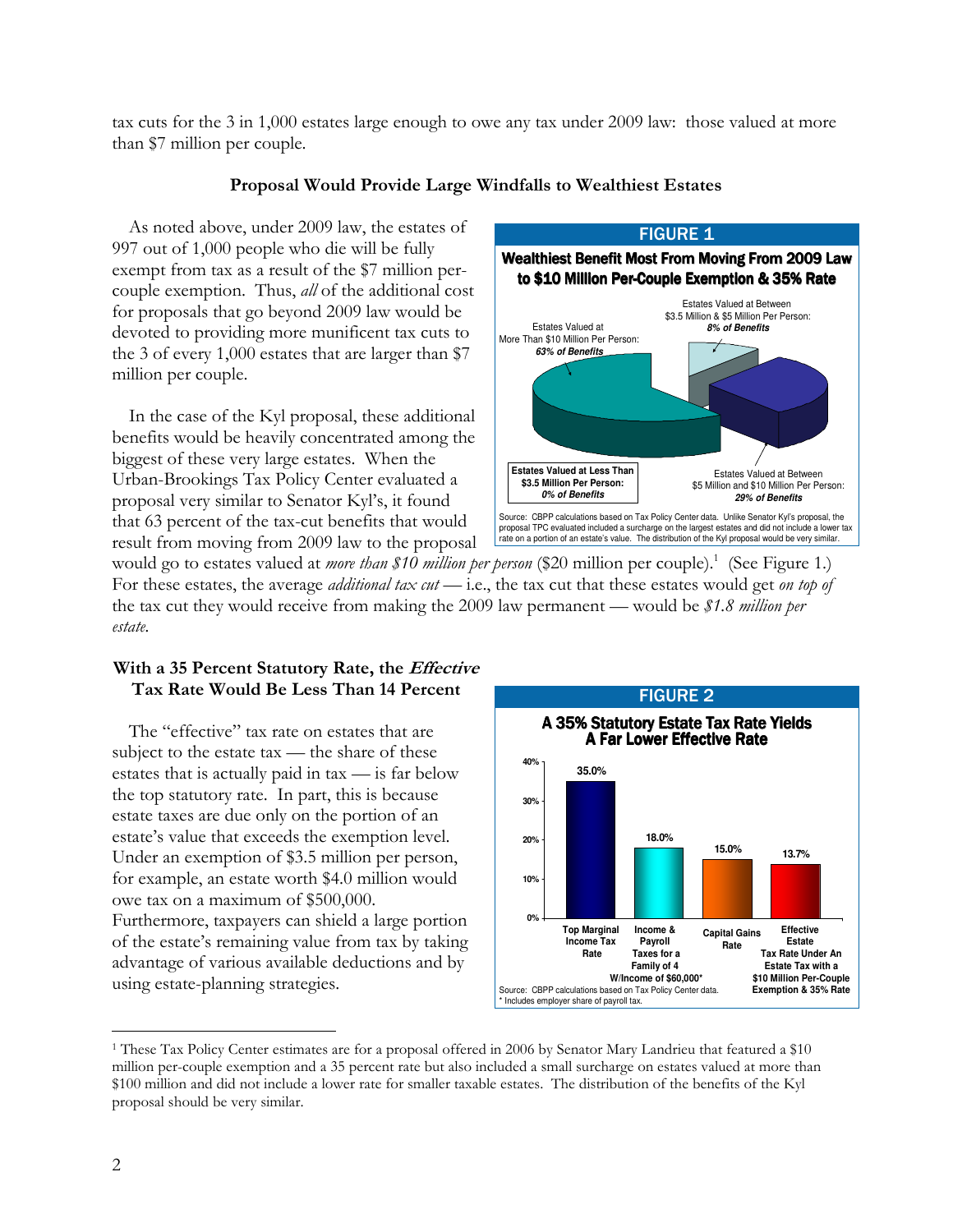As a result, an estate tax with a 35 percent top rate and a \$10 million per-couple exemption would yield an average effective rate of less than 14 percent.<sup>2</sup> That is, under this proposal, the heirs of the very wealthiest estates would pay tax at rates that are *lower* than the combined income and payroll tax rate a typical middle-income worker pays on his or her wages. (See Figure 2.)

 If the 2009 estate-tax law were made permanent, the average effective rate would be 16.5 percent, still far below the top individual income tax rate, barely above the current capital gains rate, and lower than the combined income and payroll tax rate that a typical middle-income worker might face.

## Making 2009 Estate Tax Law Permanent Would Shield Virtually All Farm and Small Business Estates From Tax

 One of the major justifications Senator Kyl has offered for his amendment is that it would help family farms and businesses. But going beyond 2009 law to the Kyl proposal would help exceedingly few farms and small businesses, since virtually all such estates would already be exempt from tax under 2009 law.

 The Congressional Budget Office estimates that, had the \$7 million per-couple 2009 estate tax exemption been in effect in 2000, only 65 farms and only 94 family-owned businesses in the entire country would have owed any estate tax. $3$ (See Figure 3.) Moreover, farm and business estates also have access to additional special provisions that lower their tax bills and prevent them from ever having to liquidate a family farm or business to pay the estate tax.<sup>4</sup>

 $\overline{a}$ 



 When the Tax Policy Center evaluated a proposal similar to Senator Kyl's, it found that only 0.2 percent of the additional cost of the proposal, relative to making 2009 law permanent, would go toward tax cuts for small businesses and farms (businesses and farms valued at less than \$5 million per person). That is, of the \$250 billion additional cost of the Kyl proposal (2012-2021), only about \$500 *million* would be spent on relief for such estates.

<sup>2</sup> As noted above, these Tax Policy Center estimates are for Senator Landrieu's proposal. Senator Kyl's proposal, which includes no surcharge and a lower rate on smaller taxable estates, would generate even lower effective rates.

<sup>3</sup> Congressional Budget Office, "Effects of the Federal Estate Tax on Farms and Small Businesses," July 2005, http://cbo.gov/ftpdocs/65xx/doc6512/07-06-EstateTax.pdf.

<sup>4</sup> See Aviva Aron-Dine, "An Unlimited Exemption for Farmland: Unnecessary, Open to Abuse, and Likely to Hurt Rather Than Help Family Farmers," Center on Budget and Policy Priorities, October 1, 2007, http://www.cbpp.org/10- 1-07tax.htm.